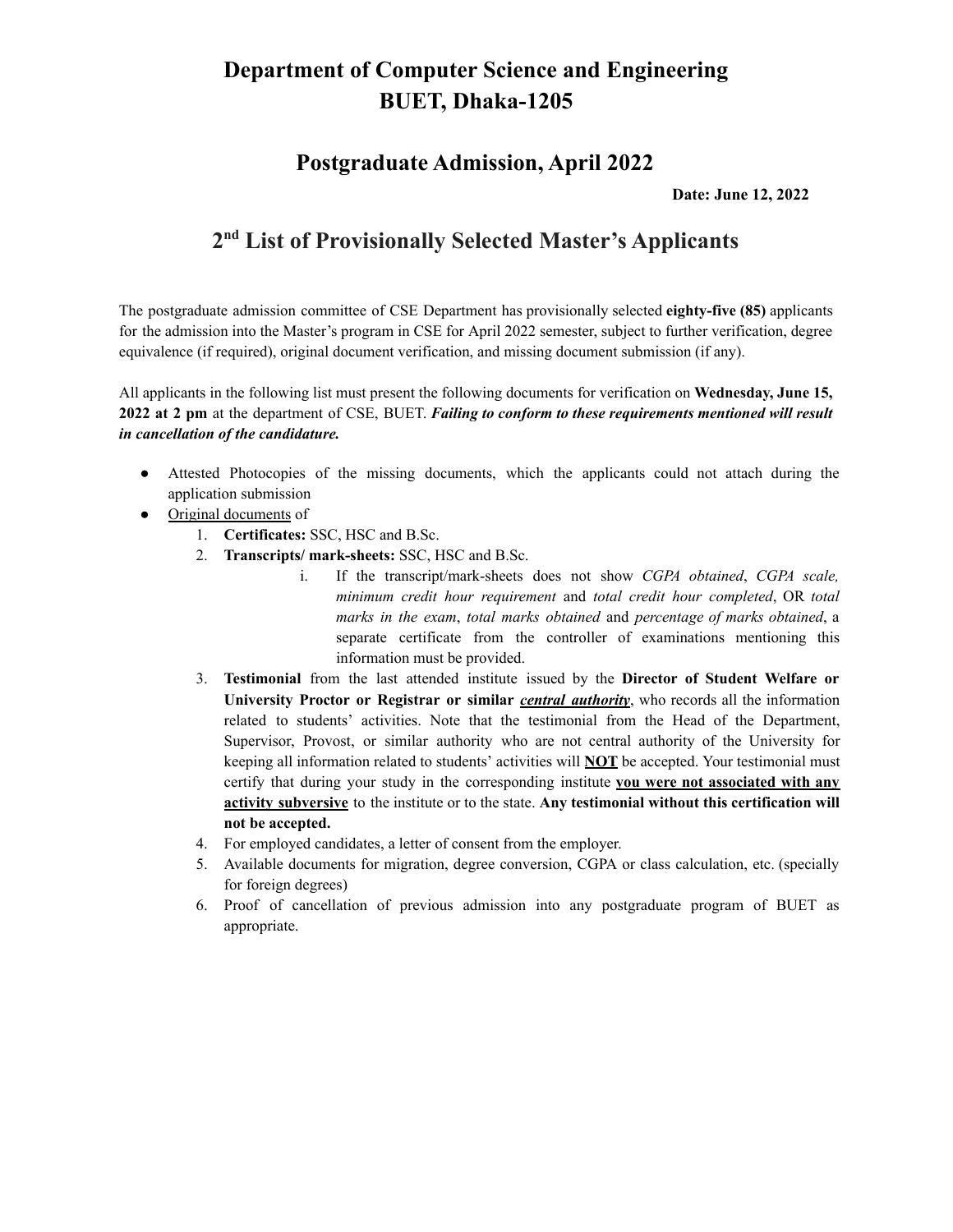**Postgraduate Admission, April 2022**

**Date: June 12, 2022**

|                 | Serial Appl. Sl.<br>No. | <b>Applicant's Name</b>            | <b>Status</b> | <b>Previous Institute</b>                                     | <b>Progress</b>                                                                                                     |
|-----------------|-------------------------|------------------------------------|---------------|---------------------------------------------------------------|---------------------------------------------------------------------------------------------------------------------|
| $\mathbf{1}$    | 50006                   | Md. Abid Ahsan                     | Full-time     | Rajshahi University of<br>Engineering & Technology            | Waiting for degree equivalence (if<br>required), document verification, and<br>missing document submission (if any) |
| $\vert$ 2       | 50012                   | <b>MD SAKIB</b><br><b>MUHTADEE</b> | Full-time     | Rajshahi University of<br>Engineering & Technology            | Waiting for degree equivalence (if<br>required), document verification, and<br>missing document submission (if any) |
| $\vert$ 3       | 50014                   | ROYAL CHANDRA<br><b>DAS</b>        | Full-time     | Noakhali Science & Technology<br>University                   | Waiting for degree equivalence (if<br>required), document verification, and<br>missing document submission (if any) |
| $\vert 4 \vert$ | 50052                   | Muhammad Anwarul<br>Azim           | Full-time     | <b>Brac University</b>                                        | Waiting for degree equivalence (if<br>required), document verification, and<br>missing document submission (if any) |
| 5               | 50056                   | Maruf Hasan                        | Full-time     | Independent University,<br>Bangladesh                         | Waiting for degree equivalence (if<br>required), document verification, and<br>missing document submission (if any) |
| 6               | 50066                   | Sahriar Nur Nahin                  | Full-time     | Islamic University of Technology                              | Waiting for degree equivalence (if<br>required), document verification, and<br>missing document submission (if any) |
| $\overline{7}$  | 50089                   | Md. Ismail                         | Full-time     | Rajshahi University of<br>Engineering & Technology            | Waiting for degree equivalence (if<br>required), document verification, and<br>missing document submission (if any) |
| $\vert 8$       | 50098                   | Haraprosad Biswas                  | Part-time     | Rajshahi University                                           | Waiting for degree equivalence (if<br>required), document verification, and<br>missing document submission (if any) |
| $\overline{9}$  | 50109                   | Md. Nahid Hasan                    | Full-time     | Khulna University                                             | Waiting for degree equivalence (if<br>required), document verification, and<br>missing document submission (if any) |
| 10              | 50133                   | Rakibul Hassan                     | Full-time     | <b>Bangladesh University</b>                                  | Waiting for degree equivalence (if<br>required), document verification, and<br>missing document submission (if any) |
| 11              | 50135                   | Tashreef Muhammad                  | Part-time     | Ahsanullah University of Science<br>and Technology            | Waiting for degree equivalence (if<br>required), document verification, and<br>missing document submission (if any) |
| 12              | 50137                   | Wajida Anwar Asha                  | Full-time     | <b>Brac University</b>                                        | Waiting for degree equivalence (if<br>required), document verification, and<br>missing document submission (if any) |
| 13              | 50150                   | Rizwan Shaikh                      | Part-time     | Bangladesh University of<br><b>Engineering and Technology</b> | Waiting for degree equivalence (if<br>required), document verification, and<br>missing document submission (if any) |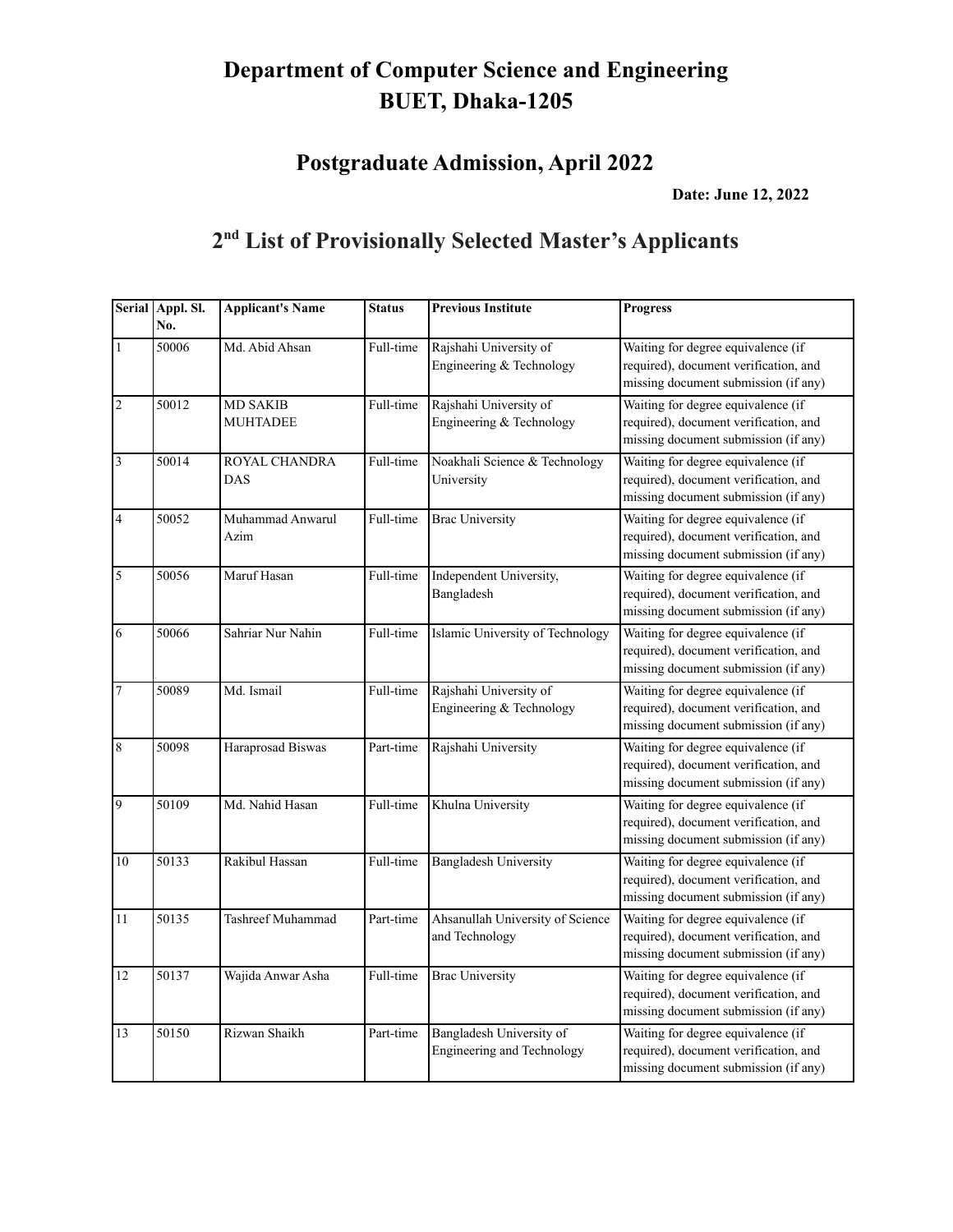#### **Postgraduate Admission, April 2022**

**Date: June 12, 2022**

#### **Serial Appl. Sl. No. Applicant's Name Status Previous Institute Progress** 14 50160 Navid Bin Mahamud Part-time Rajshahi University of Engineering & Technology Waiting for degree equivalence (if required), document verification, and missing document submission (if any) 15 50172 MD. ARAFAT ISLAM Full-time Pabna University of Science and Technology Waiting for degree equivalence (if required), document verification, and missing document submission (if any) 16 50217 Robin Khan Part-time Jagannath University Waiting for degree equivalence (if required), document verification, and missing document submission (if any) 17 50223 MD SHADMAN WASIF Part-time Military Institute of Science and Technology Waiting for degree equivalence (if required), document verification, and missing document submission (if any) 18 50235 Ifath Ara Part-time Military Institute of Science and Technology Waiting for degree equivalence (if required), document verification, and missing document submission (if any) 19 50246 Anika Bintee Aftab Part-time Ahsanullah University of Science and Technology Waiting for degree equivalence (if required), document verification, and missing document submission (if any) 20 50307 Nishat Anjum Lea Full-time Khulna University of Engineering & Technology Waiting for degree equivalence (if required), document verification, and missing document submission (if any) 21 50322 Sadia Afrin Purba Part-time Ahsanullah University of Science and Technology Waiting for degree equivalence (if required), document verification, and missing document submission (if any) 22 50334 Sanzana Karim Lora Full-time Ahsanullah University of Science and Technology Waiting for degree equivalence (if required), document verification, and missing document submission (if any) 23 50336 Khatuna Jannat Part-time Dhaka University of Engineering & Technology Waiting for degree equivalence (if required), document verification, and missing document submission (if any) 24 50341 Md. Golam Sarowar Part-time East West University Waiting for degree equivalence (if required), document verification, and missing document submission (if any) 25 50349 MD. RAKIB BABU Full-time Dhaka University of Engineering & Technology Waiting for degree equivalence (if required), document verification, and missing document submission (if any) 26 50371 Abhishek Roy Full-time Brac University Waiting for degree equivalence (if required), document verification, and missing document submission (if any) 27 50381 SHIFAT ISLAM Full-time Ahsanullah University of Science and Technology Waiting for degree equivalence (if required), document verification, and missing document submission (if any)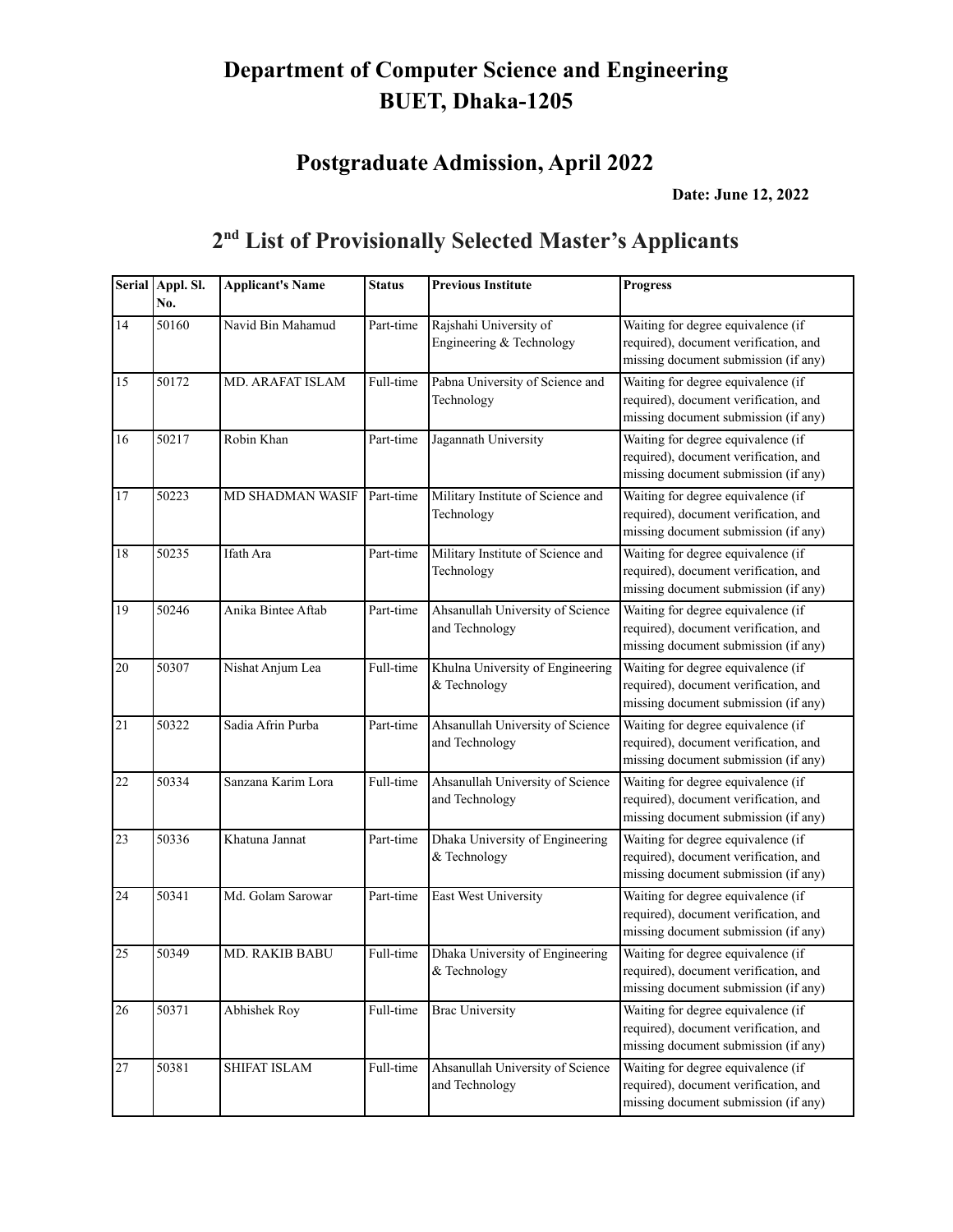#### **Postgraduate Admission, April 2022**

**Date: June 12, 2022**

#### **Serial Appl. Sl. No. Applicant's Name Status Previous Institute Progress** 28 50421 Md. Emon Islam Rabbi Full-time Chittagong University of Engineering & Technology Waiting for degree equivalence (if required), document verification, and missing document submission (if any) 29 50441 MD. ABUL BASHAR Part-time Dhaka University of Engineering & Technology Waiting for degree equivalence (if required), document verification, and missing document submission (if any) 30 50442 MD. LIKSON ALI Part-time Dhaka University of Engineering & Technology Waiting for degree equivalence (if required), document verification, and missing document submission (if any) 31 50449 Towkir Ahmed Full-time Ahsanullah University of Science and Technology Waiting for degree equivalence (if required), document verification, and missing document submission (if any) 32 50454 Md. Maruf Sikder Full-time University of Chittagong Waiting for degree equivalence (if required), document verification, and missing document submission (if any) 33 50459 Farhana Akther Full-time Fareast International University Waiting for degree equivalence (if required), document verification, and missing document submission (if any) 34 50474 Md. Jamal Hossain Full-time Dhaka University of Engineering & Technology Waiting for degree equivalence (if required), document verification, and missing document submission (if any) 35 50486 Sabbir Ahmmed Khan Full-time Dhaka City College Waiting for degree equivalence (if required), document verification, and missing document submission (if any) 36 50490 Md. Jamal Uddin Part-time Dhaka University of Engineering & Technology Waiting for degree equivalence (if required), document verification, and missing document submission (if any) 37 50498 Mohammad Hadiul Islam Part-time Dhaka University of Engineering & Technology Waiting for degree equivalence (if required), document verification, and missing document submission (if any) 38 50510 Md. Al-Amin Howlader Full-time University of Barisal Waiting for degree equivalence (if required), document verification, and missing document submission (if any) 39 50514 Md. Rafidul Islam Sarker Full-time Rajshahi University of Engineering & Technology Waiting for degree equivalence (if required), document verification, and missing document submission (if any) 40 50543 Abida Afrin Full-time Chittagong University of Engineering & Technology Waiting for degree equivalence (if required), document verification, and missing document submission (if any) 41 50548 Saifur Rahman Shatil Part-time Rajshahi University of Engineering & Technology Waiting for degree equivalence (if required), document verification, and missing document submission (if any)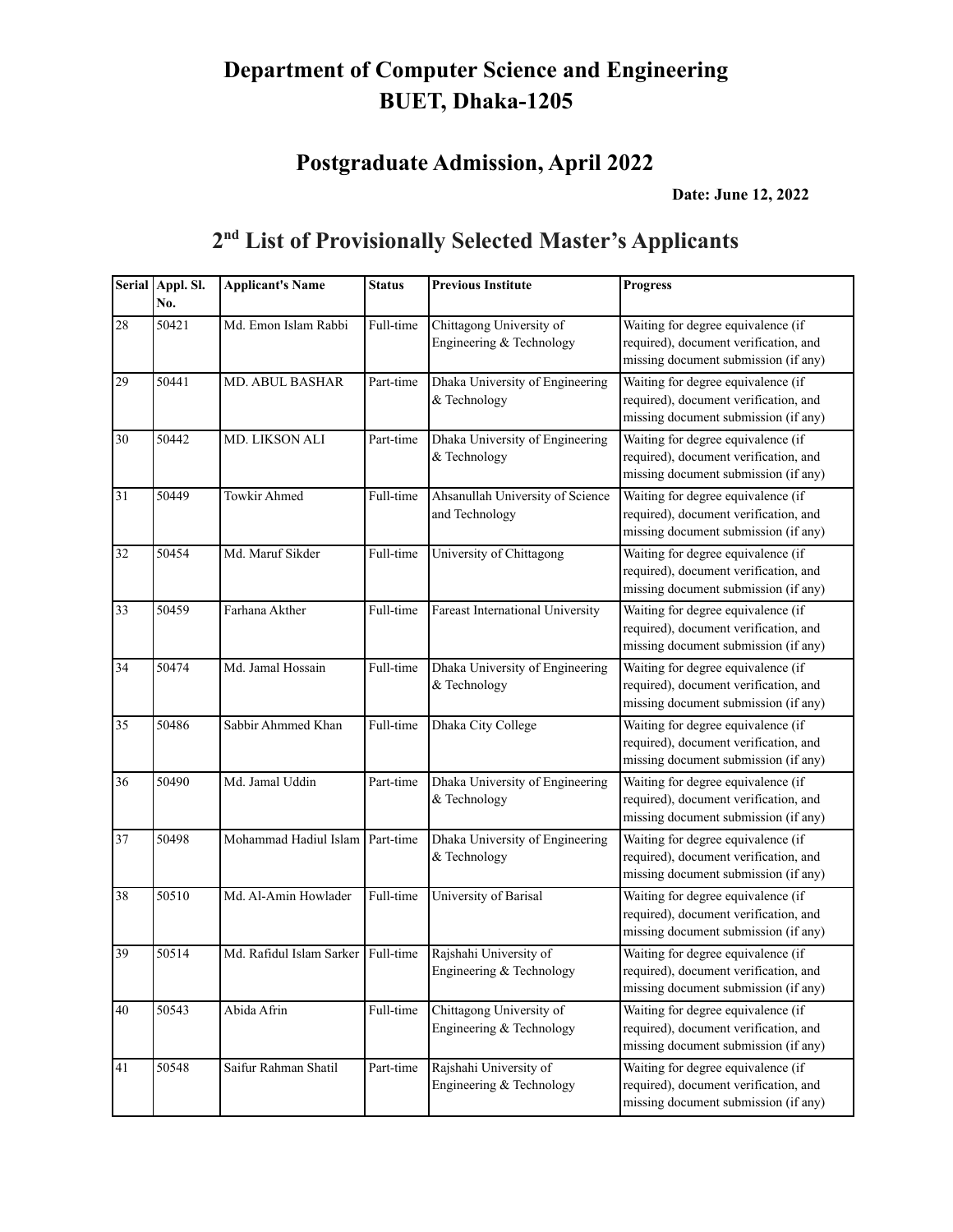# **Postgraduate Admission, April 2022**

**Date: June 12, 2022**

| <b>Serial</b> | Appl. Sl.<br>No. | <b>Applicant's Name</b>        | <b>Status</b> | <b>Previous Institute</b>                              | <b>Progress</b>                                                                                                     |
|---------------|------------------|--------------------------------|---------------|--------------------------------------------------------|---------------------------------------------------------------------------------------------------------------------|
| 42            | 50551            | <b>SABIHA NASRIN</b>           | Part-time     | <b>Brac University</b>                                 | Waiting for degree equivalence (if<br>required), document verification, and<br>missing document submission (if any) |
| 43            | 50559            | Abu Horaira Tarif              | Full-time     | Chittagong University of<br>Engineering & Technology   | Waiting for degree equivalence (if<br>required), document verification, and<br>missing document submission (if any) |
| 44            | 50583            | M. SHAHIR RAHMAN               | Part-time     | Military Institute of Science and<br>Technology        | Waiting for degree equivalence (if<br>required), document verification, and<br>missing document submission (if any) |
| 45            | 50584            | Mir Sayeed Mohammad            | Full-time     | Bangladesh University of<br>Engineering and Technology | Waiting for degree equivalence (if<br>required), document verification, and<br>missing document submission (if any) |
| 46            | 50620            | Asadullah Pranto               | Part-time     | Sylhet Engineering College                             | Waiting for degree equivalence (if<br>required), document verification, and<br>missing document submission (if any) |
| 47            | 50635            | Tanjina Oriana                 | Part-time     | Khulna University of Engineering<br>& Technology       | Waiting for degree equivalence (if<br>required), document verification, and<br>missing document submission (if any) |
| 48            | 50642            | Md. Palash Miah                | Full-time     | Daffodil International University                      | Waiting for degree equivalence (if<br>required), document verification, and<br>missing document submission (if any) |
| 49            | 50654            | <b>MAHMUDUL HASAN</b>          | Part-time     | Dhaka University                                       | Waiting for degree equivalence (if<br>required), document verification, and<br>missing document submission (if any) |
| 50            | 50658            | Md. Mahmudul Hasan             | Part-time     | Chittagong University of<br>Engineering & Technology   | Waiting for degree equivalence (if<br>required), document verification, and<br>missing document submission (if any) |
| 51            | 50659            | MD. Mehedi Hassan              | Part-time     | North East University Bangladesh                       | Waiting for degree equivalence (if<br>required), document verification, and<br>missing document submission (if any) |
| 52            | 50674            | Sumaiya Kashmin Zim            | Full-time     | Military Institute of Science and<br>Technology        | Waiting for degree equivalence (if<br>required), document verification, and<br>missing document submission (if any) |
| 53            | 50675            | SYED TANGIM PASHA              | Full-time     | Daffodil International University                      | Waiting for degree equivalence (if<br>required), document verification, and<br>missing document submission (if any) |
| 54            | 50682            | DIGONTO KUMAR<br><b>SARKER</b> | Full-time     | Dhaka University of Engineering<br>& Technology        | Waiting for degree equivalence (if<br>required), document verification, and<br>missing document submission (if any) |
| 55            | 50684            | MD MOJAMMAL<br><b>HOSSAIN</b>  | Part-time     | Dhaka University of Engineering<br>& Technology        | Waiting for degree equivalence (if<br>required), document verification, and<br>missing document submission (if any) |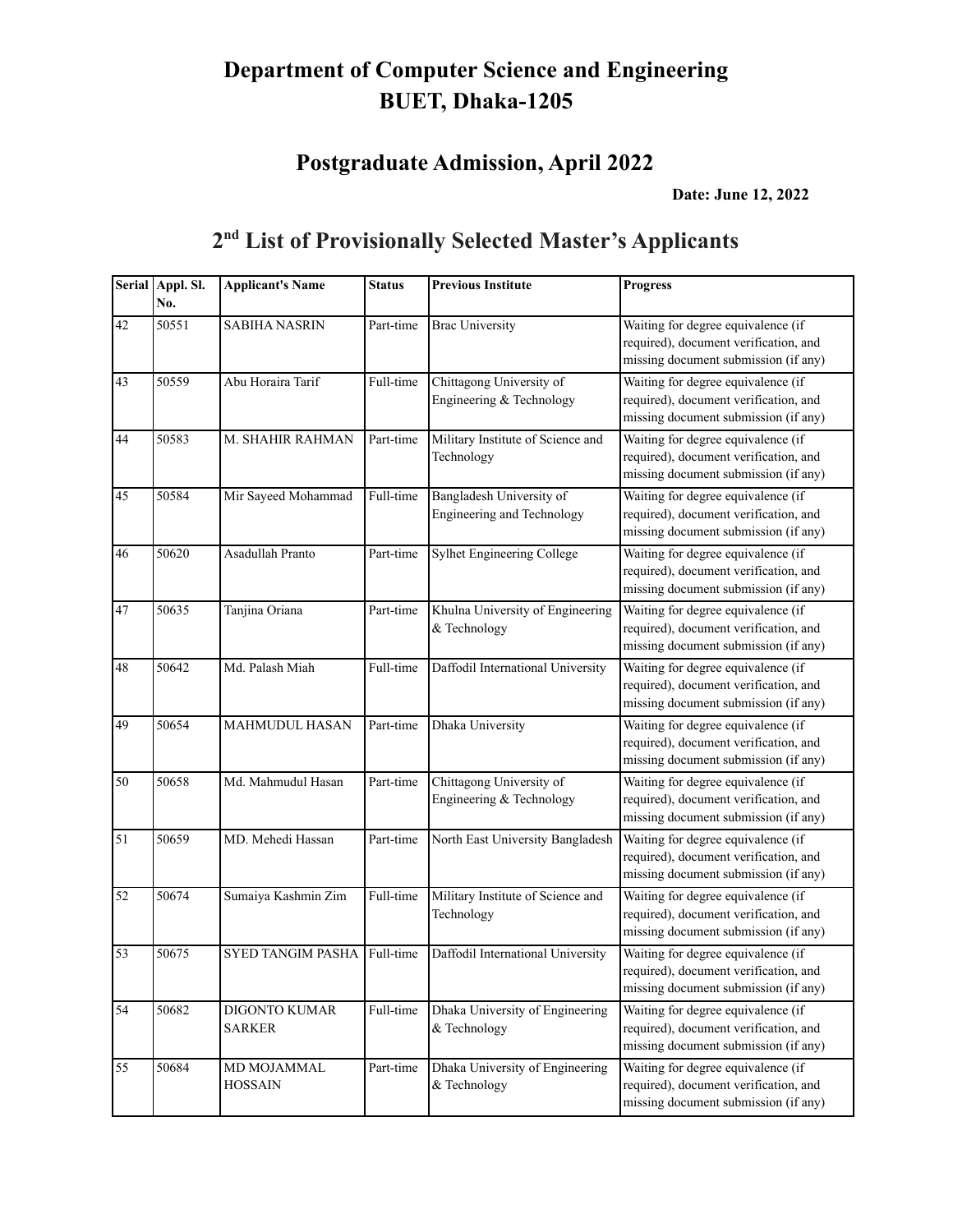# **Postgraduate Admission, April 2022**

**Date: June 12, 2022**

|    | Serial Appl. Sl.<br>No. | <b>Applicant's Name</b>    | <b>Status</b> | <b>Previous Institute</b>                          | <b>Progress</b>                                                                                                     |
|----|-------------------------|----------------------------|---------------|----------------------------------------------------|---------------------------------------------------------------------------------------------------------------------|
| 56 | 50687                   | Rafi Khandoker             | Full-time     | <b>Brac University</b>                             | Waiting for degree equivalence (if<br>required), document verification, and<br>missing document submission (if any) |
| 57 | 50714                   | <b>Istiak Ahmed</b>        | Full-time     | Ahsanullah University of Science<br>and Technology | Waiting for degree equivalence (if<br>required), document verification, and<br>missing document submission (if any) |
| 58 | 50732                   | Anjum Rashid               | Part-time     | Jahangirnagar University                           | Waiting for degree equivalence (if<br>required), document verification, and<br>missing document submission (if any) |
| 59 | 50756                   | Mahir Ashraf Emad          | Part-time     | Islamic University of Technology                   | Waiting for degree equivalence (if<br>required), document verification, and<br>missing document submission (if any) |
| 60 | 50760                   | Md. Sharzul Mostafa        | Part-time     | Khulna University of Engineering<br>& Technology   | Waiting for degree equivalence (if<br>required), document verification, and<br>missing document submission (if any) |
| 61 | 50761                   | Rubaiyat Sharmin           | Full-time     | Dhaka City College                                 | Waiting for degree equivalence (if<br>required), document verification, and<br>missing document submission (if any) |
| 62 | 50798                   | Jadir Ibna Hasan           | Part-time     | United International University                    | Waiting for degree equivalence (if<br>required), document verification, and<br>missing document submission (if any) |
| 63 | 50827                   | Md. Ashikul Hosen<br>Sagor | Part-time     | University of Chittagong                           | Waiting for degree equivalence (if<br>required), document verification, and<br>missing document submission (if any) |
| 64 | 50832                   | Shawon Kumar Saha          | Full-time     | Rajshahi University of<br>Engineering & Technology | Waiting for degree equivalence (if<br>required), document verification, and<br>missing document submission (if any) |
| 65 | 50835                   | S.M.Mynul Karim            | Full-time     | <b>Brac University</b>                             | Waiting for degree equivalence (if<br>required), document verification, and<br>missing document submission (if any) |
| 66 | 50904                   | MD. RAKIBUL ISLAM          | Part-time     | Dhaka University of Engineering<br>& Technology    | Waiting for degree equivalence (if<br>required), document verification, and<br>missing document submission (if any) |
| 67 | 50905                   | Ashek Seum                 | Part-time     | Ahsanullah University of Science<br>and Technology | Waiting for degree equivalence (if<br>required), document verification, and<br>missing document submission (if any) |
| 68 | 50961                   | Mohammad Masudur<br>Rahman | Full-time     | United International University                    | Waiting for degree equivalence (if<br>required), document verification, and<br>missing document submission (if any) |
| 69 | 50985                   | Efat Tasnim                | Full-time     | University Of Science &<br>Technology Chattogram   | Waiting for degree equivalence (if<br>required), document verification, and<br>missing document submission (if any) |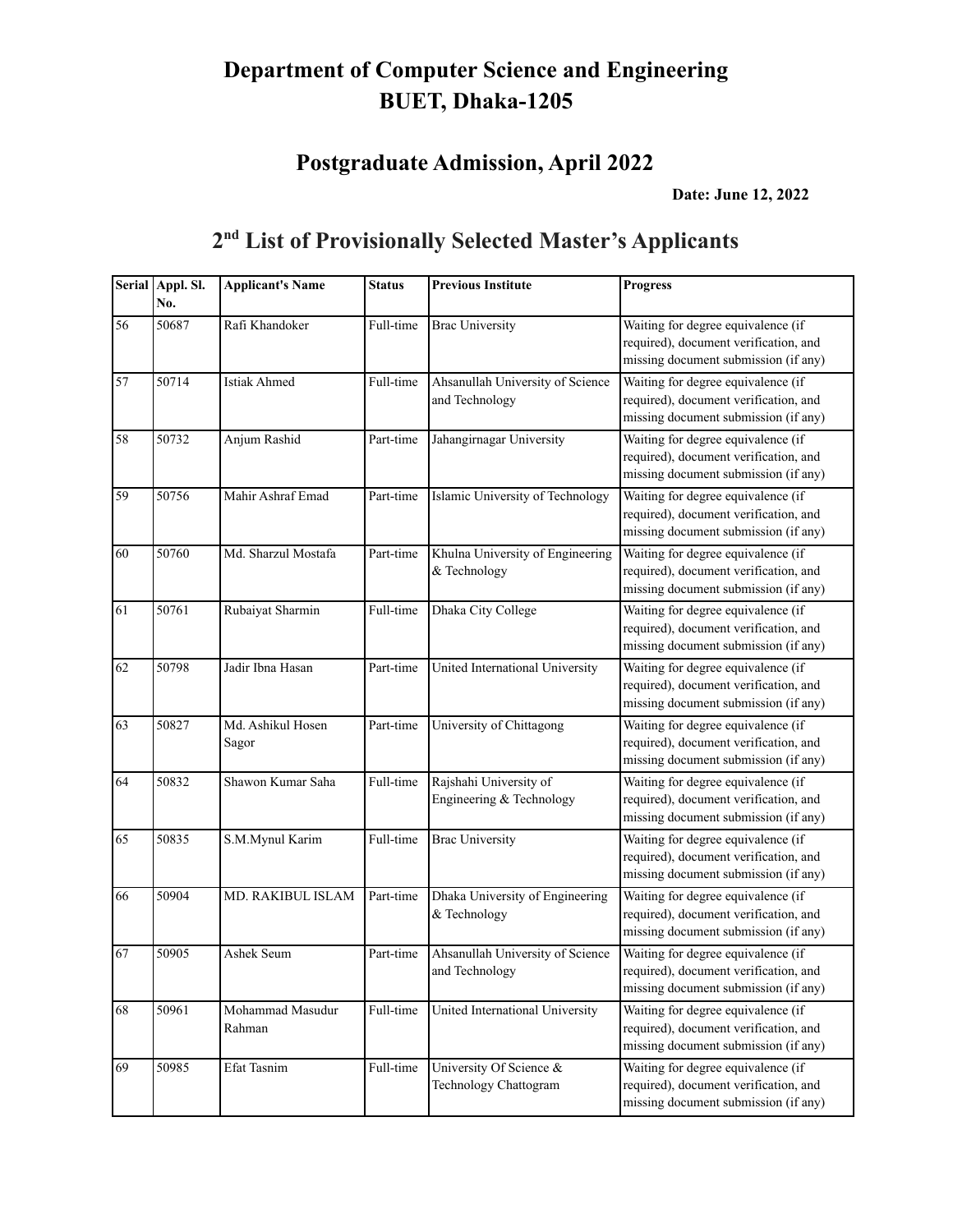# **Postgraduate Admission, April 2022**

**Date: June 12, 2022**

|        | Serial Appl. Sl.<br>No. | <b>Applicant's Name</b>                       | <b>Status</b> | <b>Previous Institute</b>                            | <b>Progress</b>                                                                                                     |
|--------|-------------------------|-----------------------------------------------|---------------|------------------------------------------------------|---------------------------------------------------------------------------------------------------------------------|
| 70     | 50998                   | Tawhid Ahmed                                  | Full-time     | Noakhali Science & Technology<br>University          | Waiting for degree equivalence (if<br>required), document verification, and<br>missing document submission (if any) |
| 71     | 51008                   | Sohana Parvin                                 | Part-time     | Dhaka University of Engineering<br>& Technology      | Waiting for degree equivalence (if<br>required), document verification, and<br>missing document submission (if any) |
| 72     | 51019                   | <b>SHAHANUR ISLAM</b>                         | Full-time     | Dhaka University of Engineering<br>& Technology      | Waiting for degree equivalence (if<br>required), document verification, and<br>missing document submission (if any) |
| 73     | 51073                   | Fatema Zohra Prottyasha                       | Full-time     | Islamic University of Technology                     | Waiting for degree equivalence (if<br>required), document verification, and<br>missing document submission (if any) |
| 74     | 51076                   | S.M. Nawsad<br>Rahmatullah                    | Full-time     | Islamic University of Technology                     | Waiting for degree equivalence (if<br>required), document verification, and<br>missing document submission (if any) |
| $75\,$ | 51077                   | <b>MD FIROZ HASAN</b>                         | Part-time     | Chittagong University of<br>Engineering & Technology | Waiting for degree equivalence (if<br>required), document verification, and<br>missing document submission (if any) |
| 76     | 51089                   | Sajib Kumar Saha Joy                          | Part-time     | Ahsanullah University of Science<br>and Technology   | Waiting for degree equivalence (if<br>required), document verification, and<br>missing document submission (if any) |
| 77     | 51093                   | Shams Safwan                                  | Full-time     | Military Institute of Science and<br>Technology      | Waiting for degree equivalence (if<br>required), document verification, and<br>missing document submission (if any) |
| 78     | 51107                   | <b>CHOWDHURY NUR E</b><br><b>ALAM SIDDIQI</b> | Full-time     | Islamic University of Technology                     | Waiting for degree equivalence (if<br>required), document verification, and<br>missing document submission (if any) |
| 79     | 51133                   | <b>ATIYA MASUDA</b><br><b>SIDDIKA</b>         | Full-time     | Chittagong University of<br>Engineering & Technology | Waiting for degree equivalence (if<br>required), document verification, and<br>missing document submission (if any) |
| 80     | 51142                   | MD. MARUF HOSSAIN                             | Part-time     | Rajshahi University of<br>Engineering & Technology   | Waiting for degree equivalence (if<br>required), document verification, and<br>missing document submission (if any) |
| 81     | 51155                   | Maeesha Tasmeem<br>(Meem)                     | Part-time     | Islamic University of Technology                     | Waiting for degree equivalence (if<br>required), document verification, and<br>missing document submission (if any) |
| 82     | 51163                   | Raiyan Azim                                   | Full-time     | North South University                               | Waiting for degree equivalence (if<br>required), document verification, and<br>missing document submission (if any) |
| 83     | 51171                   | Samiha Rahman                                 | Full-time     | <b>Brac University</b>                               | Waiting for degree equivalence (if<br>required), document verification, and<br>missing document submission (if any) |